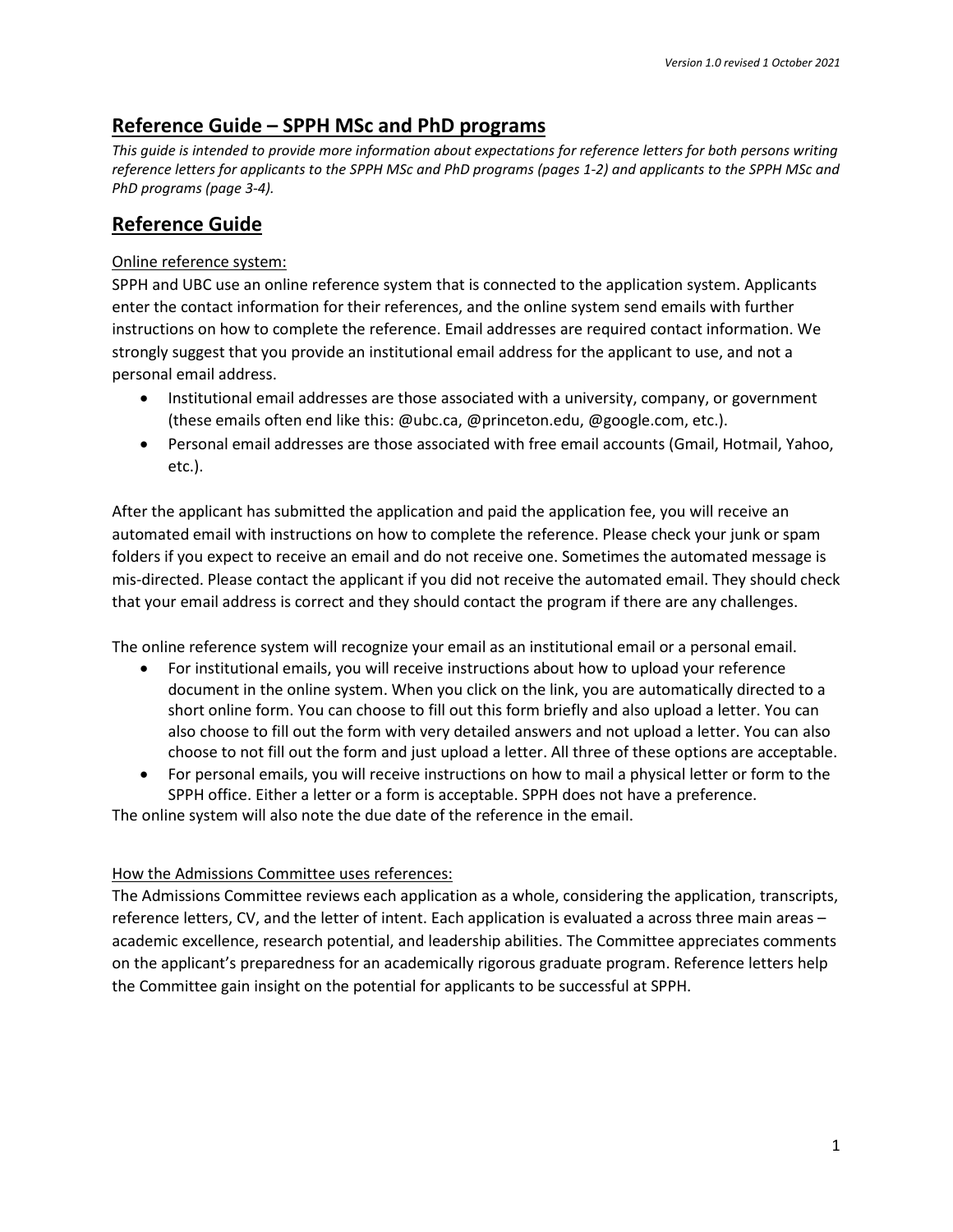#### Advice for References:

- 1. The Admissions Committee expects that most reference letters will be one or two pages long. If using the form instead of a letter, the Committee expects answers of five to six sentences for each free text question.
- 2. Please inform the Committee of how you know the applicant, and to provide some brief context for your interactions with the applicant (e.g. you taught the applicant in a course, you supervised the applicant for a research project, etc.).
- 3. Please be specific. It is very helpful if you are able to provide concrete examples of the applicant's performance from your interactions with them in the classroom, in a lab, or in other settings.
- 4. References can also provide valuable insight and context for the Admissions Committee about academic and research settings from outside of Canada and the USA. Brief comments on the educational systems and expectations for excellence can help the Committee understand the achievements of applicants compared to their peers in the same settings.
- 5. We encourage applicants to share their CVs and letters of intent with references. The Admissions Committee appreciates if the reference can provide some connections to the applicant CV or the applicant letter of intent. Please state if you have read the applicant's CV and/or letter of intent.
- 6. The Admissions Committee values comments about the applicant's specific research skills and demonstrated leadership abilities.
- 7. Please include your perspective on the applicant's fit with SPPH. This might include comments on why the applicant's research is population and public health research, the common interests of the applicant and their proposed supervisor, or how studying at SPPH will help the applicant achieve their research goals.
- 8. If the applicant has not previously held academic research roles or has not previously been involved in population and public health research, please provide comments on why the applicant would benefit from a change in focus. This information helps the Committee to understand why applicants are making changes to focus on population and public health research. Some examples of changes might be: shifting from a role as a health professional or clinician to a role as a researcher, or moving from research in a different discipline to research in population and public health.
- 9. Letters for applicants to the PhD program should focus more on research potential and comments on why an applicant would be successful in a PhD program. The Committee appreciates examples of an applicant's past research successes.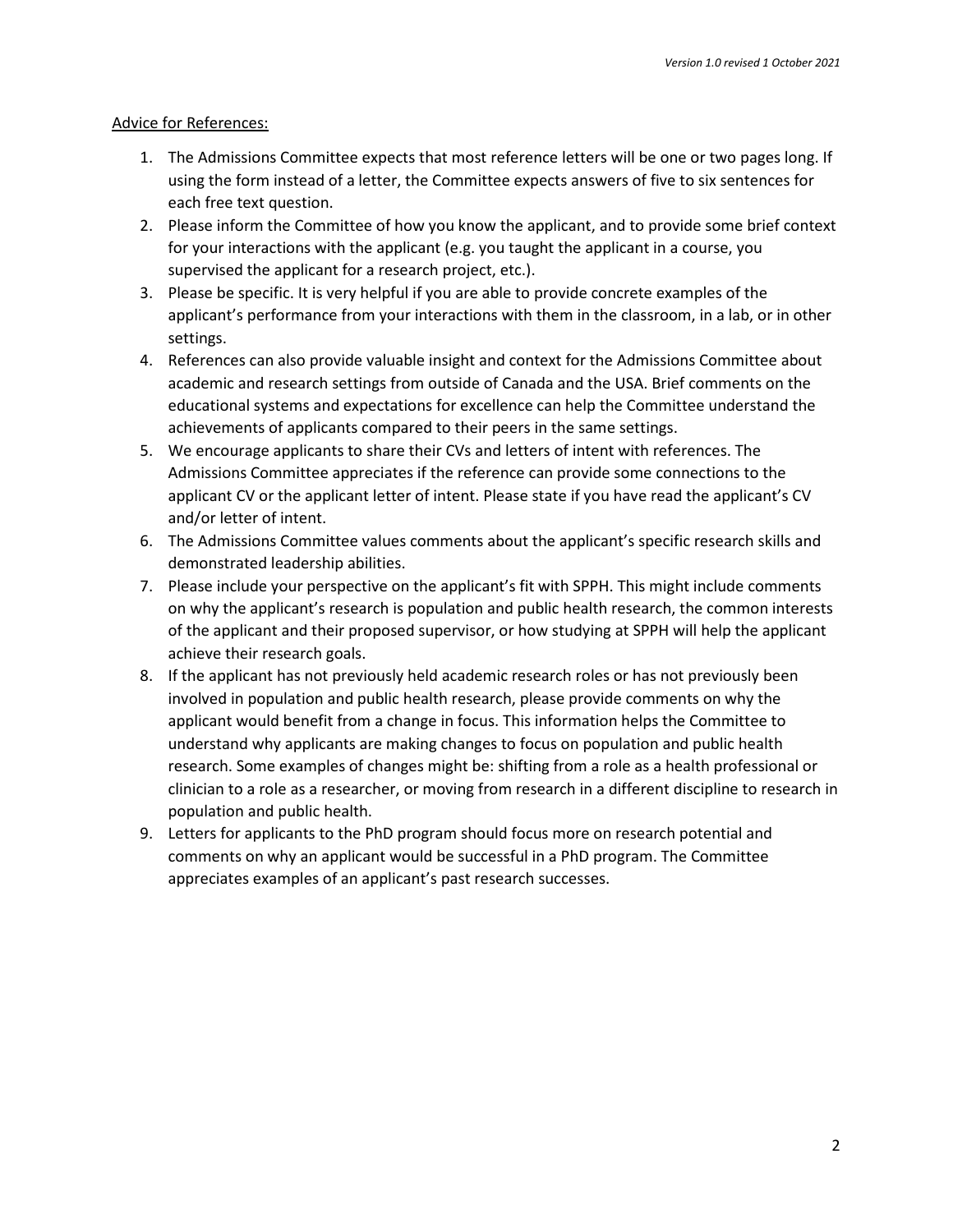# **Applicant Guide**

#### Number of References and Reference Types:

The MSc and PhD applications require three references. Additional references are not allowed.

The application requires you to list references as either "Academic" or "Professional".

- Academic references are those people that you have interacted with primarily in academic settings. For example, professors of courses you took, thesis supervisors, etc.
- Professional references are those people that you have interacted with primarily in professional settings. For example, your supervisor at work, or an employee of an organization where you volunteered.
- If you worked as a research assistant for a faculty member, even if you never took a class with that faculty member, you can often list that reference as an academic reference.

The Admissions Committee prefers at least one academic reference, and two academic references if possible. However, the Committee understands that there might be some circumstances in which this is not possible. Applicants are encouraged to contact the program if they plan to request three professional references.

References can submit either a reference letter (most common), or a reference form. Either or both is acceptable.

## Online reference system:

SPPH and UBC use an online reference system that is connected to the application system. You are required to provide an email address for each reference. We strongly suggest that you use institutional email addresses for all of your references if possible.

- Institutional email addresses are those associated with a university, company, or government (these emails often end like this: @ubc.ca, @princeton.edu, @google.com, etc.). If the reference has an institutional email address their email will be automatically validated and they will receive instructions about how to upload their reference to the online system.
- If the reference does not have an institutional email address (Gmail, Hotmail, yahoo, etc.), then they will receive an email with instructions for mailing a physical letter to the SPPH offices.

Emails with specific instructions for your references are only sent **after** you have submitted the application and paid the application fee. We strongly encourage you to submit your application early.

You can send a reminder to your references via the online system after you have submitted an application. Simply login to the portal and navigate to your application.

The online reference system automatically sends you a notification when your reference has been submitted. You can also check the status in the application portal. Please note that it takes much longer for our office to process paper references. We ask for your patience. You will receive an email when our office has confirmed your paper reference.